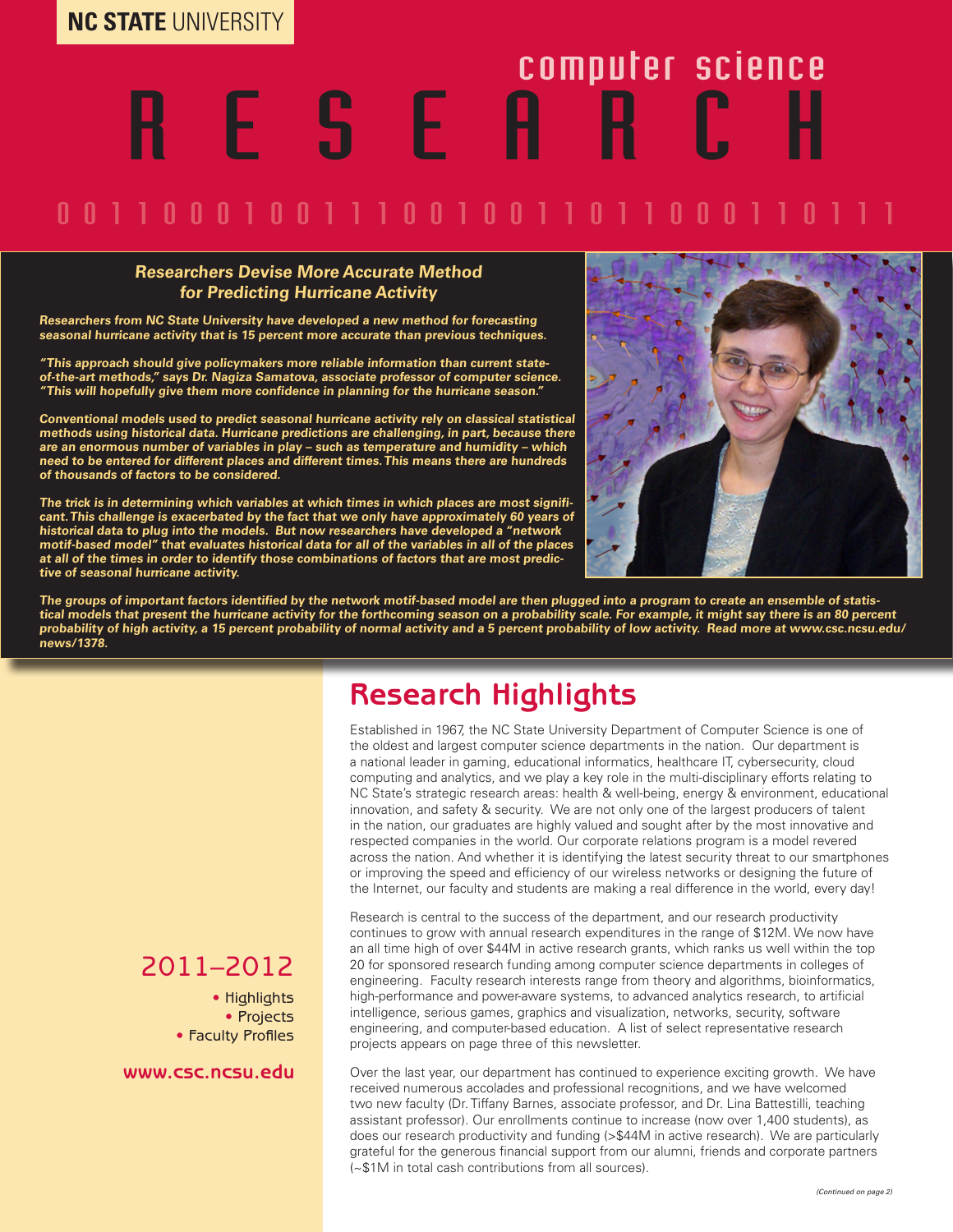#### **Research Faculty**

#### **Randy Avent, Professor**

**PhD, University of North Carolina, 1986** Defense analytics, dealing with unstructured and semistructured data mining and exploitation

**Dennis R. Bahler, Associate Professor PhD, University of Virginia, 1987** Artificial intelligence: constraint processing, machine learning, hybrid neural-symbolic computing

**Tiffany Barnes, Associate Professor PhD, North Carolina State University, 2003** Educational data mining, serious games for education, health and energy, broadening computing participation

**Lina Battestilli, Teaching Assistant Professor PhD, North Carolina State University, 2005** Computer science education, cloud computing and datacenter networks, networking architecture

**Donald Bitzer, Distinguished University Research Professor, PhD, University of Illinois, 1960** Convolutional codes, signal processing for biological systems, computer-based education

**Kristy Boyer, Assistant Professor PhD, North Carolina State University, 2010** Artificial intelligence, computational linguistics, intelligent tutoring systems, computer science education

**Franc Brglez, Research Professor PhD, University of Colorado, 1970** Distributed and collaborative workflows, databases, and groupware for the Internet

**Rada Y. Chirkova, Associate Professor PhD, Stanford University, 2002** Database performance, query-processing efficiency by designing and materializing views

**Jon Doyle, SAS Professor of Computer Science PhD, Massachusetts Institute of Technology, 1980** Artificial Intelligence, mathematical and philosophical foundations, rational agents, decision making

**Rudra Dutta, Associate Professor PhD, North Carolina State University, 2001** Network design: optical, wireless sensor and mesh networks; future Internet design

**William Enck, Assistant Professor PhD, Pennsylvania State University, 2011** Systems security, mobile operating systems security

**Robert Fornaro, Professor PhD, Pennsylvania State University, 1969**  Networks and applications of real-time embedded computer systems, wireless sensor systems

**Vincent Freeh, Associate Professor PhD, University of Arizona, 1996** Operating sys., compilers, programming languages distributed & parallel computing, embedded systems

**Edward Gehringer, Associate Professor PhD, Purdue University, 1979** Hardware support for memory management, objectoriented software systems—performance studies

**Xiaohui (Helen) Gu, Assistant Professor PhD, University of Illinois, 2004** Distributed systems, operating systems, computer networks

**Khaled Harfoush, Associate Professor PhD, Boston University, 2002** Computer networking, Internet measurements, peer-topeer systems, routing protocols

**Christopher G. Healey, Associate Professor PhD, University of British Columbia, Canada, 1996** Visualization & computer graphics: methods for rapidly, accurately, effectively visualizing lg. complex datasets

**Steffen Heber, Associate Professor PhD, Universität Heidleberg, Germany, 2001** Algorithms to compare and analyze gene order permutations, animation dev. for bioinformatics education

## **Highlights (cont.)**

In the 2011-2012 academic year, faculty as a group published over 60 refereed journal papers, over three times as many conference and workshop papers, one book, 13 book chapters, and a number of other edited works. They also produced over 90 other publications, tutorials, editorials, news articles, or media appearances. Over the academic year, faculty gave over 150 professional talks related to their research and educational activities. A number of our faculty serve as editors, and on editorial boards of leading professional publications, and as members and officers in the most prestigious professional societies and organizations in their areas of specialty.

In our undergraduate program, we awarded 107 BS degrees, an upward trend expected to continue for several more years. In the fall of 2011, we had 695 undergraduate students including 40 who are double majors. Demand for our undergraduates has surged as the economy has improved. Many of our graduates received multiple offers, and average starting salaries were almost \$60K, among the highest in the NC State College of Engineering. Large numbers of our undergraduates were hired by the likes of Cisco, Fidelity Investments, IBM, NetApp and SAS Institute. But a large number of students pursued careers with smaller companies or entrepreneurial opportunities. Our Game Development Concentration, recognized as one of the top in the nation for two consecutive years by The Printceton Review, continues to grow, now with an enrollment of 55 students.

Our graduate program continues to thrive! Applications for admission continue to increase year-over-year. We enrolled 576 graduate students; 175 of these were PhD students – both record highs for the department. Similarly, we awarded a record number of graduate degrees (215), including 15 PhDs. As with our undergrads, demand for our graduate students is extremely high, with starting salaries for our masters students averaging approximately \$85K, while starting salaries for our PhD students are starting around \$110K and some have exceeded \$150K. Some of the top consumers of our graduate talent include Cisco, IBM, Microsoft and Amazon.com.

In 2011-2012 our faculty received a number of prestigious awards and honors: Dr. George Rouskas was named an IEEE Fellow (the department's 6th IEEE Fellow); Dr. Xiaohui (Helen) Gu received a NSF CAREER Award (the department's 21st NSF CAREER Award winner – 19th currently on faculty), one of the highest concentrations of any department in the nation; Dr. Frank Mueller was named a member of the IEEE Golden Core, and was named a 2011 Distinguished Scientist by the ACM; Dr. Laurie Williams was also named a 2011 Distinguished Scientist by the ACM; Drs. Rada Chirkova, Xiaohui (Helen) Gu, Christopher Healey and Mladen Vouk received IBM Faculty Awards; Dr. Peng Ning received a 2011 IBM Open Collaborative Faculty Award – the only one in IBM history to receive a fourth year renewal.

Our students received numerous honors and awards as well: Jennifer Sabourin received the prestigious NSF Graduate Research Fellowship for the third year; Ben Smith received a prestigious IBM PhD Fellowship Award for the third year; Bushra Anjum was selected to receive a 2011 Phi Kappa Phi "Love of Learning" Award; Anjum also was selected to attend the 2012 Google Graduate researchers in Academia of Diverse Backgrounds (GRAD) CS Forum, the Career Mentoring Workshop (co-located with SIGCSE 2012), the IEEE N2Women Workshop (co-located with INFOCOM 2012), and the CRA-W Graduate Cohort Workshop; Piyali Dey and Ramya Gopalan received travel support to attend the CRA-W Graduate Cohort Workshop; Dey was also selected to attend the Career Mentoring Workshop (co-located with SIGCSE 2012); Preethi Krishnaswamy was selected to receive the IEEE Student Travel Fellowship to attend the Global Humanitarian Technology Conference (GHTC); Alan Sheridan was named a 2011 NC State Leader of the Pack; and William Formyduval, Thomas Pensyl and Eric Whitmire were awarded the Donald L. Bitzer Creativity Awards for 2011-2012.

#### **Mladen A. Vouk**

Professor and Department Head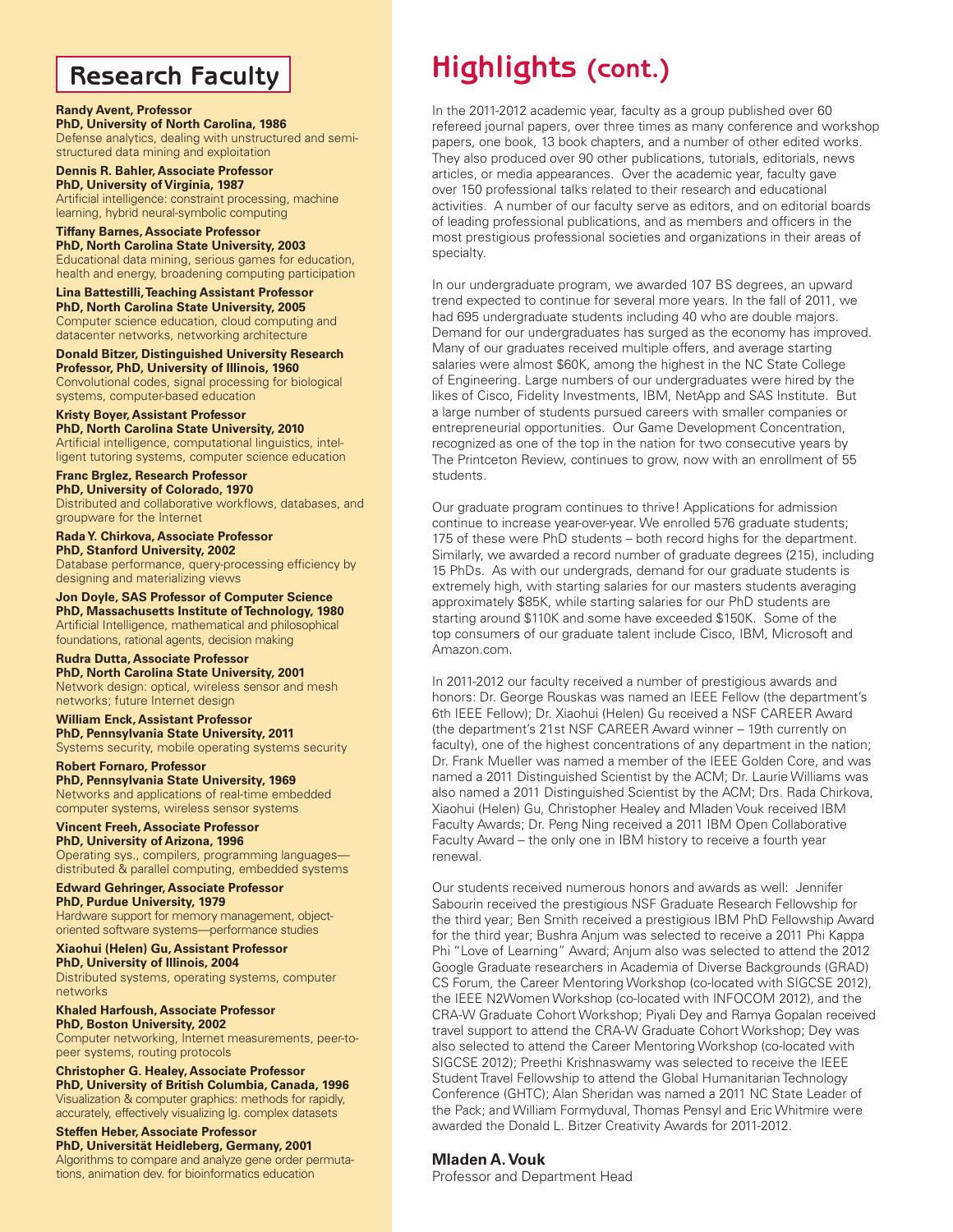### **Selected Research Projects Research Faculty (***cont.***)**

*Complete list with abstracts is at http://www.csc.ncsu.edu/research/*

*Secure Open Systems Initiative,* **Dennis Kekas, Peng Ning, Mladen Vouk, Rudra Dutta. \$3,336,000 by Army Research Office***.*

*TC: Large: Collaborative Research: Trustworthy Virtual Cloud Computing*, Peng Ning, **Xuxian Jiang, Mladen Vouk. \$1,523,685 by National Science Foundation***.*

*ENGAGE: Immersive Game-Based Learning for Middle Grade Computational Fluency,*  **James Lester, Kristy Boyer, Bradford Mott, Eric Wiebe. \$1,015,996 by National Science Foundation***.*

*Scientific Data Management Center for Enabling Technologies,* **Mladen Vouk. \$885,000 by the U.S. Department of Energy***.*

*Scalable Data Management, Analysis, and Visualization (SDAV) Institute,* **Nagiza Samatova, Anatoli Melechko. \$750,000 by US Department of Energy***.*

*Investigating an Intelligent Cyberlearning System for Interactive Museum-Based Sustainability Modeling,* **James Lester, James Minogue, Bradford Mott, Patrick Fitzgerald. \$713,384 by National Science Foundation***.*

*NetSE: Large: Collaborative Research: Platys: From Position to Place in Next Generation Networks,* **Injong Rhee, Munindar Singh. \$706,167 by National Science Foundation***.*

*Quality of Information-Aware Networks for Tactical Applications (QUANTA),* **Munindar Singh. \$669,029 by Pennsylvania State University (Army Research Laboratory)***.*

*NeTS: Large: Collaborative Research: Network Innovation Through Choice,* **Rudra Dutta, George Rouskas. \$643,917 by National Science Foundation***.*

*Comprehension-Driven Program Analysis (CPA) for Malware Detection in Android Phones,* **Xuxian Jiang. \$556,488 by Iowa State University/US Air Force-Research Laboratory***.*

**II: NEW: ARC: A Root Cluster for Systems Research into Scalable Computing, Frank Mueller, Vincent Freeh, Xiaohui (Helen) Gu, Xuxian Jiang, Xiaosong Ma. \$549,999 by National Science Foundation***.*

*CAREER: Cooperative Developer Testing with Test Intentions,* **Tao Xie. \$525,727 by National Science Foundation.**

*TC: Small: Defending against Insider Jammers in DSSS- and FH-Based Wireless Communication Systems,* **Peng Ning, Huaiyu Dai, ECE. \$499,064 by National Science Foundation***.*

*Promoting Literacy Education in Rural Schools with Intelligent Game-Based Learning Environments,* **James Lester, Bradford Mott. \$498,783 by EDUCAUSE***.*

*GENI IMF: Integrated Measurement Framework and Tools for Cross Layer Experimentation,* **Rudra Dutta, George Rouskas. \$479,259 by Global Environment for Network Innovations (National Science Foundation)***.*

*SHF: SMALL: Scalable Trace-Based Tools for In-Situ Data Analysis of HPC Application (Scala-Jack),* **Frank Mueller. \$457,395 by National Science Foundation***.*

*Ultrascale Computational Modeling of Phenotype-Specific Metabolic Processes in Microbial Communities,* **Nagiza Samatova, Anatoli Melechko. \$454,311 by Oak Ridge National Laboratories – UT Battelle (DOE)***.*

*CAREER: Enable Robust Virtualized Hosting Infrastructures via Coordinated Learning, Recover, and Diagnosis,* **Xiaohui (Helen) Gu. \$450,000 by National Science Foundation***.*

*CAREER: Trust and Privacy Management for Online Social Networks,* **Ting Yu. \$450,000 by National Science Foundation.**

*III: Small: Optimization Techniques for Scalable Semantic Web Data Processing in the Cloud,* **Kemafor Anyanwu Ogan. \$446,942 by National Science Foundation***.*

*NeTS: Small: Computationally Scalable Optical Network Design, George Rouskas.* **\$429,995 by National Science Foundation***.*

*CSR: Medium: Collaborative Research: Providing Predictable Timing for Task Migration in Embedded Multi-Core Environments (TIME-ME),* **Frank Mueller. \$390,000 by National Science Foundation.**

*Scalable and Power Efficient Data Analytics for Hybrid Exascale Systems,* **Nagiza Samatova. \$364,944 by Oak Ridge National Laboratories.**

**Sarah Heckman, Teaching Assistant Professor PhD, North Carolina State University, 2009** Computer science and software engineering education, open educational resources

**Xuxian Jiang, Assistant Professor PhD, Purdue University, 2006** Virtual machines and security

**James C. Lester, Distinguished Computer Science Professor, PhD, University of Texas, 1994** Artificial intelligence, intelligent user interfaces, intelligent tutoring systems, computational linguistics

**Xiaosong Ma, Associate Professor (joint appointment with ORNL), PhD, University of Illinois, 2003** High performance computing, parallel I/O, storage systems, scientific data management

**Brad Mott, Research Scientist PhD, NC State University, 2006** Artificial intelligence, game-based learning environments, computational models of interactive narrative

**Frank Mueller, Professor PhD, Florida State University, 1994** Compilers and code optimization, concurrent and distributed, real-time and embedded systems

**Emerson Murphy-Hill, Assistant Professor PhD, Portland State University, 2009** Software engineering, esp. the intersection of humancomputer interaction and software engineering.

**Peng Ning, Professor PhD, George Mason University, 2001** Computer and network security: new techniques for building trustworthy systems and wireless security

**Kemafor Anyanwu Ogan, Assistant Professor PhD, University of Georgia, 2007** Semantic computing: semantic Web, databases, data mining, information retrieval, services computing

**Harry Perros, Alumni Distinguished Graduate Professor, PhD, Trinity College, Ireland, 1975** Performance analysis of optical networks, performance monitoring of grids, queueing networks

**Michael Rappa, Distinguished University Professor, PhD, Univ. of Minnesota, 1987** Analytics, e-commerce, open courseware, open

educational content, technology management

**Douglas S. Reeves, Professor PhD, The Pennsylvania State University, 1987** Internet protocols, multimedia computing and networking, information security, computer org.

**Injong Rhee, Professor PhD, UNC Chapel Hill, 1994** Computer/wireless/sensor networks, multimedia networking, distributed systems, operating systems

**David Roberts, Assistant Professor PhD, College of Computing, Georgia Tech, 2010** Machine learning and artifical intelligence and their application to interactive technological experiences

**Robert D. Rodman, Professor PhD, University of California, Los Angeles, 1973** Computational forensic linguistics, applying AI to error recovery in speech recognition

**George N. Rouskas, Professor PhD, Georgia Institute of Technology, 1994** Network architectures and protocols, optical networks, grid computing, scheduling

**Nagiza Samatova, Associate Professor (joint apt. w/ ORNL), PhD, Russian Acad. of Sci. (CCAS), 1993** Graph theory & algorithms, bioinformatics, systems biology, data management, data integration

**Carla D. Savage, Professor PhD, University of Illinois, 1977** Combinatorics, combinatorial algorithms, network algorithms, graph theory, discrete mathematics